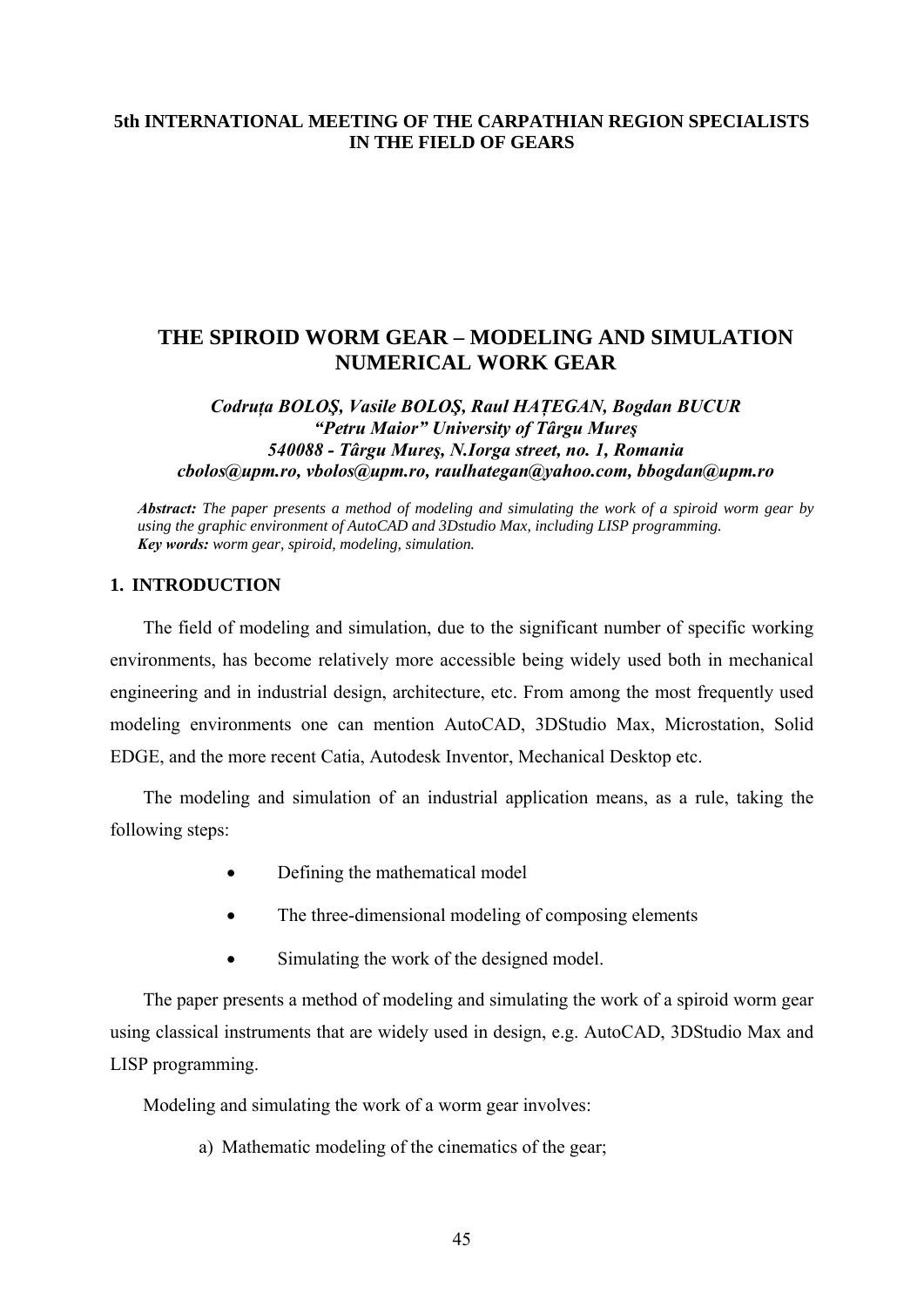- b) Numerical modeling of the cinematics of the gear;
- c) Tridimensional modeling of composing elements;
- d) Simulation through the animation of the designed model.

#### **2. DESCRIPTION OF THE WORK STAGES**

The creation of the mathematic model of the generation of a worm gear has been presented in detail in the papers [1,2,3]

To check the gear cinematics several programs have been created using GWBasic, Matlab and LISP, programs that have been presented in the papers [1,2,3]

Generating the spiroid worm gear in two constructive forms, that is with cone worm and with parallel type worm has been done with the help of the LISP-written "Spiroid gear" which allows the rapid generation of the desired gear through the alteration of parameters in the text box; it also facilitates the study of the influence upon the geometry of the gear of the alteration of entry parameters. Fig. 1

| Angrenaj spiroid                          |                          |                                              |                     | $\vert x \vert$ |
|-------------------------------------------|--------------------------|----------------------------------------------|---------------------|-----------------|
| Punct de inserare                         | Unghiurile de presiune:  |                                              | Inaltimea dintelui: |                 |
| 300<br>Χ.                                 | a <u>1</u> :             | 30                                           | cap:                | 3.2             |
| 300<br>Y:                                 | a <u>2</u> :             | 10                                           | picior:             | 3.8             |
| Raportul de transmitere:                  | Semiunghiul con melc:    |                                              | Modulul axial       |                 |
| 47<br>[ap:                                | Ъ.                       | 5                                            | ma                  | 2.5             |
| Diametrele rotii:                         |                          | Distanta axiala:                             |                     |                 |
| Re:                                       | 87                       | Ay:                                          |                     | 58              |
| Rį:                                       | 63.8                     |                                              |                     |                 |
| Diametrul de referinta maxim al melcului: |                          | 'Inaltimea axei melcului fata de planul Oxyr |                     |                 |
| BQ                                        | 22.3                     | Az:                                          |                     | 60              |
|                                           | $\overline{\mathsf{OK}}$ | Cancel                                       |                     |                 |
| UNIVERSITATEA PETRU MAIOR<br>TÂRGU MURES  |                          |                                              |                     |                 |

**Fig. 1** *Text Box*

Fig. 2 presents two spiroid worm gears; one is a cone worm the other one a parallel type worm, both being generated by the "Spiroid gear" program.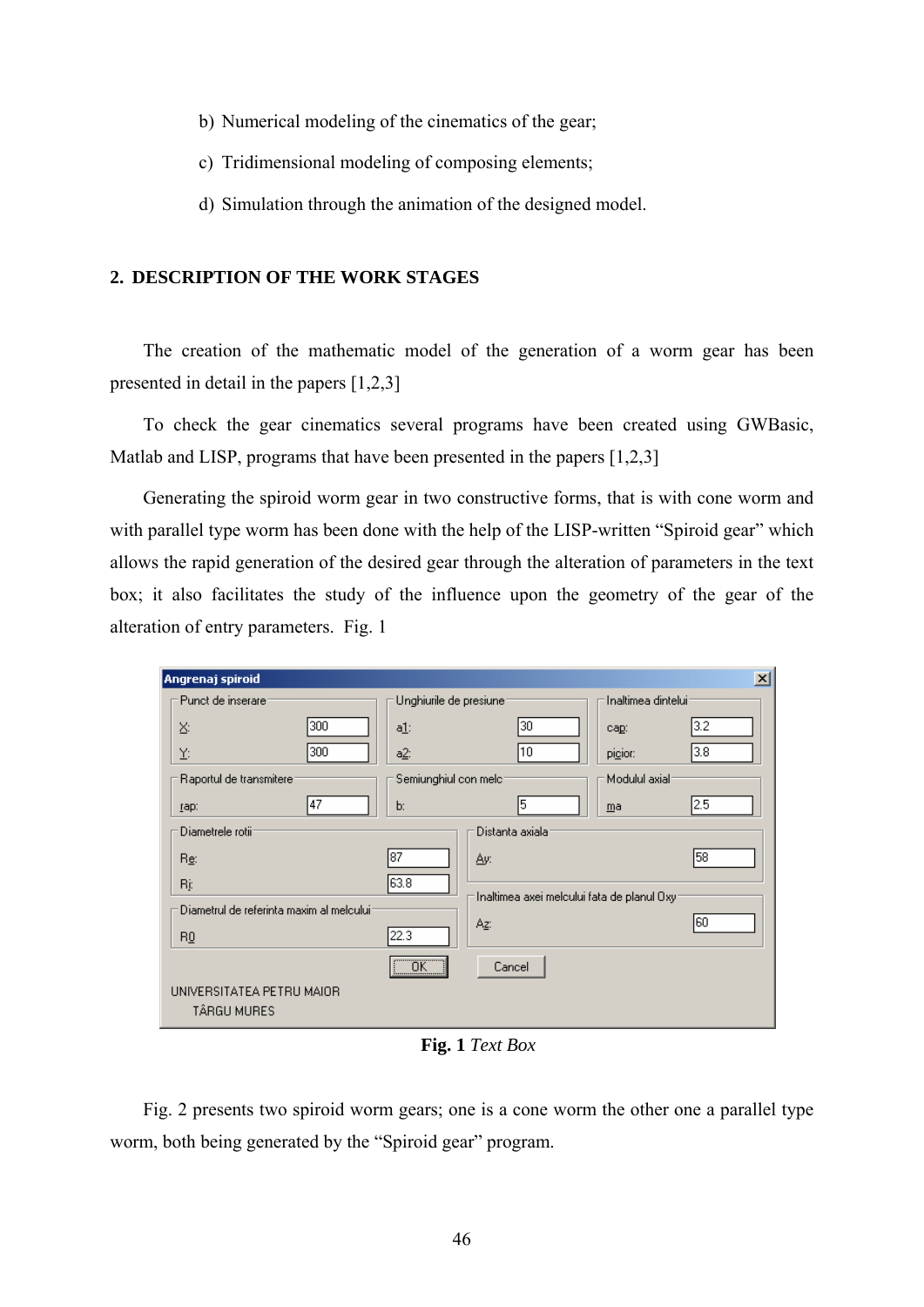

**Fig. 2** *The numeric modeling of work spiroid worm gear*

The program 3DStudioMax was used for simulation with the help of animation of the work of the modeled gear. The connection between those two programs was made with the help of the files with the extension .dxf, files which ensure a complete compatibility in function for .3ds files, exporting and importing components of the gear. This command doesn't imply any difficulty, selecting the gearwheel out of the gear and exporting it and then the worm gear.

 When the worm and the gear wheel is imported in 3DStudioMax the relative position of those two elements doesn't modify. (Fig. 3)



**Fig. 3.** *Gear simulation*